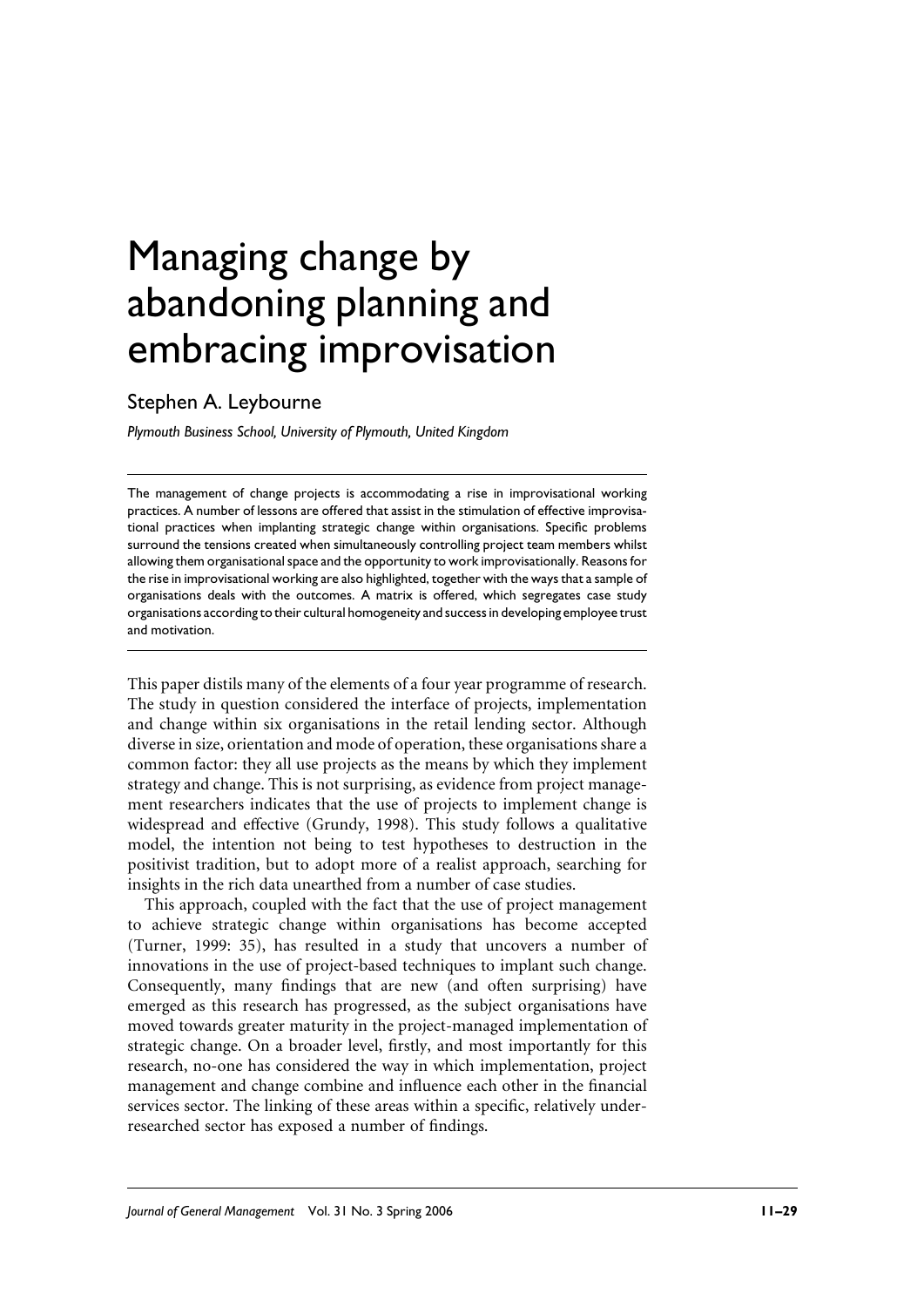Secondly, this paper considers the application of elements of the improvisation literature to project managed change. The findings in this area indicate strong support for and use of improvisational working practices within the project-managed implementation of change, notwithstanding the recognised project management paradigm of 'plan, then implement'. The results of this study also highlight a number of critical areas and reinforce the view that within modern, evolving and complex organisations in commercial sectors where change is rapid and accepted, the management of the people involved in and affected by change is paramount. The ability to react to changing markets, external environments, competition and patterns of consumption, as well as the need to develop new products and retain customers is considered vital to organisational success. Flexibility is required to facilitate this, as well as the development of the necessary socio-behavioural skills within the workforce.

There is also evidence of a move away from structured, project-based techniques, and the implications of this can be problematic. The findings of this study indicate that managers within the more successful organisations allowed their employees significant freedom to experiment with process, task management and unstructured work practices in order to achieve objectives. This has resulted in significant challenges in the management of those employees. In particular, employers are finding that the specific duties of managers identified in Fayol's (1949) classical view of work: 'plan, organise, command and co-ordinate, and control' are becoming distorted by a move to flexible working.

By 1975, Brech had refined these elements into 'identifying, planning, control, co-ordination, and motivation' as the main elements of management, demonstrating a trend away from the commanding and controlling that is evident today. The move to flexible working practices and the trend allowing employees to draw on unconscious expertise and tacit knowledge to improve their work is releasing opportunities for improvisation. Managing such activity is a new challenge for managers, requiring greater involvement with behaviour rather than tasks.

#### **Setting the scene**

The origins of this research are grounded in a combination of past employment, genuine interest and a desire to undertake research that has legitimacy and relevance to practitioners operating within the project-managed implementation of change. Having previously spent over 20 years employed within the UK financial services sector, latterly as a project manager implementing technological and behavioural change, this research allows an opportunity to interrogate and explore many of the problems that appeared to distort attempts to manage such change and achieve the desired outcomes.

This has led to a curiosity about the nature of those problems and the possible remedies. Published research in the area of the successful management of change projects appears biased towards the mechanistic rather than the organic (as defined by Burns and Stalker [1966], as well as drawing on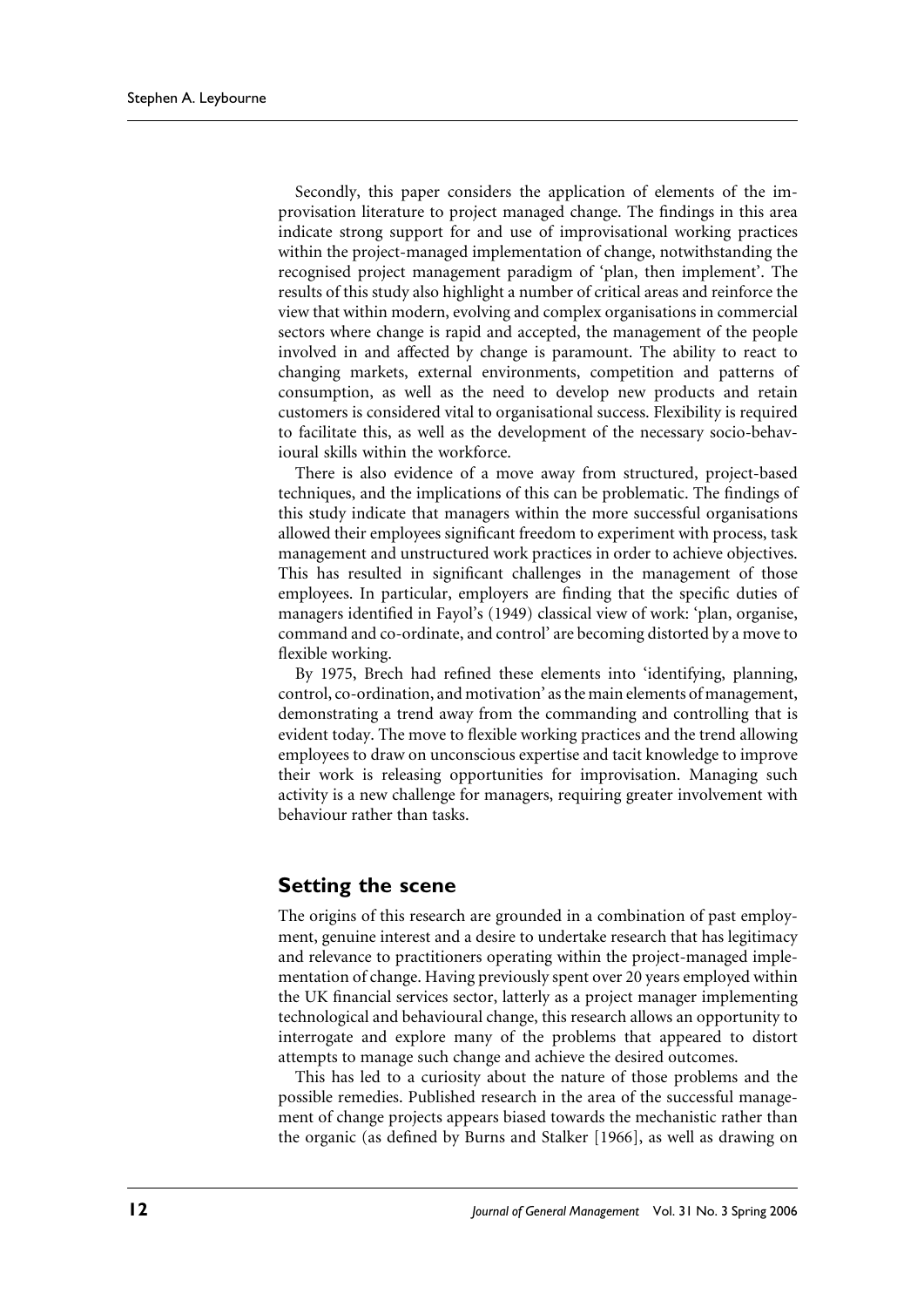Emile Durkheim's earlier work on mechanical and organic solidarity routines). There is a tendency for such research to be grounded in a routine-based planning and control mentality, with a concentration on prescriptives, and a limited regard for interaction with and analysis of other organisational imperatives. This study will help to address that balance.

Project-based working practices are being employed more widely within organisations, and appear to be almost universally adopted to manage organisational change (Pellegrinelli and Bowman, 1994). The implementation of strategic change has evolved from the three stage processes proposed by Lewin (1947) of unfreezing, changing and refreezing; Beckhard and Harris (1977) of present state, transition state, and future state; and Tichy and Devanna (1986) of awakening, mobilising and reinforcing. Beckhard and Harris (1987), in a movement away from their earlier work, suggest that: '... change management is not a neat, sequential process', effectively discounting much of the early work on 'three stage' models of change.

This finding reinforces indications that the sequential approach fell out of favour in the 1980s, as the implementation of change embraced more challenging contingent approaches, including Bourgeois and Brodwin's (1984) work which offered five models of change, whilst indicating that: 'none . . . is correct for all companies' (p. 260). Dunphy and Stace (1988) also offered a contingency model to identify and resolve different circumstances of change and linked these to different styles of change management.

By the 1990s, there was general acceptance of the construction of organisations as social arrangements for the controlled performance of collective goals (Huczynski and Buchanan, 1991). In addition, environmental turbulence has contributed to the difficulties in anticipating future scenarios for organisational success, marginalising traditional ways of planning and implementing change, and offering opportunities for more experimental and less structured approaches to change, including the use of improvisational working practices.

There is, however, often a chasm between the outcomes of management research and the translation of those outcomes into useable practice, i.e. the context of application. What is needed is the creation and articulation of knowledge that can assist practitioners within organisations in the satisfactory execution of their duties. Within the context of the project-managed implementation of strategic change this is taken to mean that any findings may help practitioners achieve their desired outcomes. This research is designed to meet that imperative in respect of the growing awareness of improvisational working practices within changing organisations.

## **Literature review**

Improvisation involves combining known and unknown routines in different contexts, and can be considered from a philosophical as well as an organisational stance. Ryle (1979) adopts a philosophical viewpoint, using the perspective of how thoughts develop, and how improvisation features in that process. He suggests that: 'the vast majority of things that happen . . . are . . .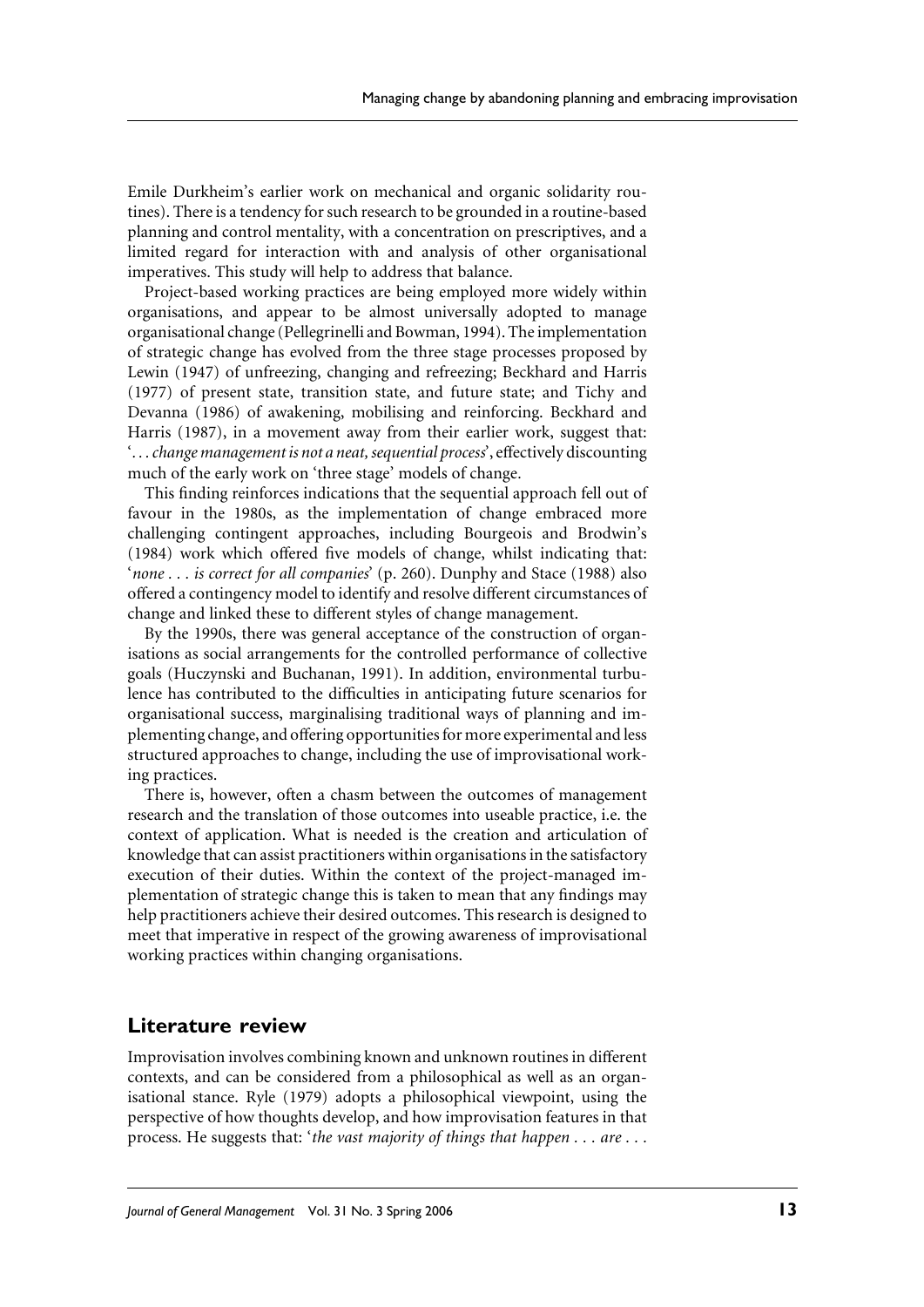unprecedented, unpredictable, and never to be repeated' (Ryle, 1979). As a result of this:

it follows that the things that we say and do in trying to exploit, avoid or remedy that small minority of the particular partly chance concatenations that happen to concern us cannot be completely pre-arranged. To a partly novel situation the response is necessarily partly novel, else it is not a response (Ryle, 1979).

He suggests that however well an activity is planned, there will always be a novel set of circumstances to deal with and therefore improvisation is a part of daily life, thought and communication. Ryle (1979) describes improvisation as '... the pitting of an acquired competence or skill against unprogrammed opportunity, obstacle or hazard' although he is not specific about the meaning of an 'unprogrammed opportunity'. It is clear from his written output that he sees improvisation as using resources that are to hand to resolve unforeseen occurrences. This is the essence of bricolage, which can be described as constructing a solution with the resources that are to hand at a given moment (Levi-Strauss, 1966).

The organisational view of improvisation adapts these principles to achieving tasks within organisations. Improvisation has for some years been a part of, or at least recognised in, organisation theory. The early view was, however, expressed in terms of organisational dysfunction: either as an unintended outcome (March and Simon, 1958), or as an organisation design failure (MacKenzie, 1986). There is a growing body of post-1994 literature that considers improvisation as an organisational attribute that:

... ontributes to and is an outcome of organizational absorptive capacity for new knowledge, structural flexibility, market flexibility, operational flexibility, intrapreneurial culture and of the organization path dependence of exploitation and exploration adaptions (Lewin, 1998).

It therefore appears that as a result of the speed and degree of change within organisations and their environments, the organisational perception of improvisation has been revised. From being an outcome of 'getting things wrong', and having therefore to effect a repair, improvisation is now seen as a positive skill in making meaningful decisions within a limited timescale, without the best information and resources.

There is a trend within academic writing to apply metaphors to many aspects of management and organisational development. Leybourne (2002) considers metaphors for organisational improvisation, condensing the significant output that considers the area using both jazz performance (Barrett, 1998; Berliner, 1994; Hatch, 1999) and theatre (Crossan, 1997), and which resulted in a dedicated AoM conference track in 1995. This use of improvised jazz as a metaphor for improvisation within organisations is a popular tool, with Hatch (1998) being an introduction to these themes. Hatch (1999) is a more comprehensive and coherently argued publication, built around the jazz improvisation theme, but with links to sense-making (Weick, 1979) and to teamwork and collaboration, as well as organisational culture and identity.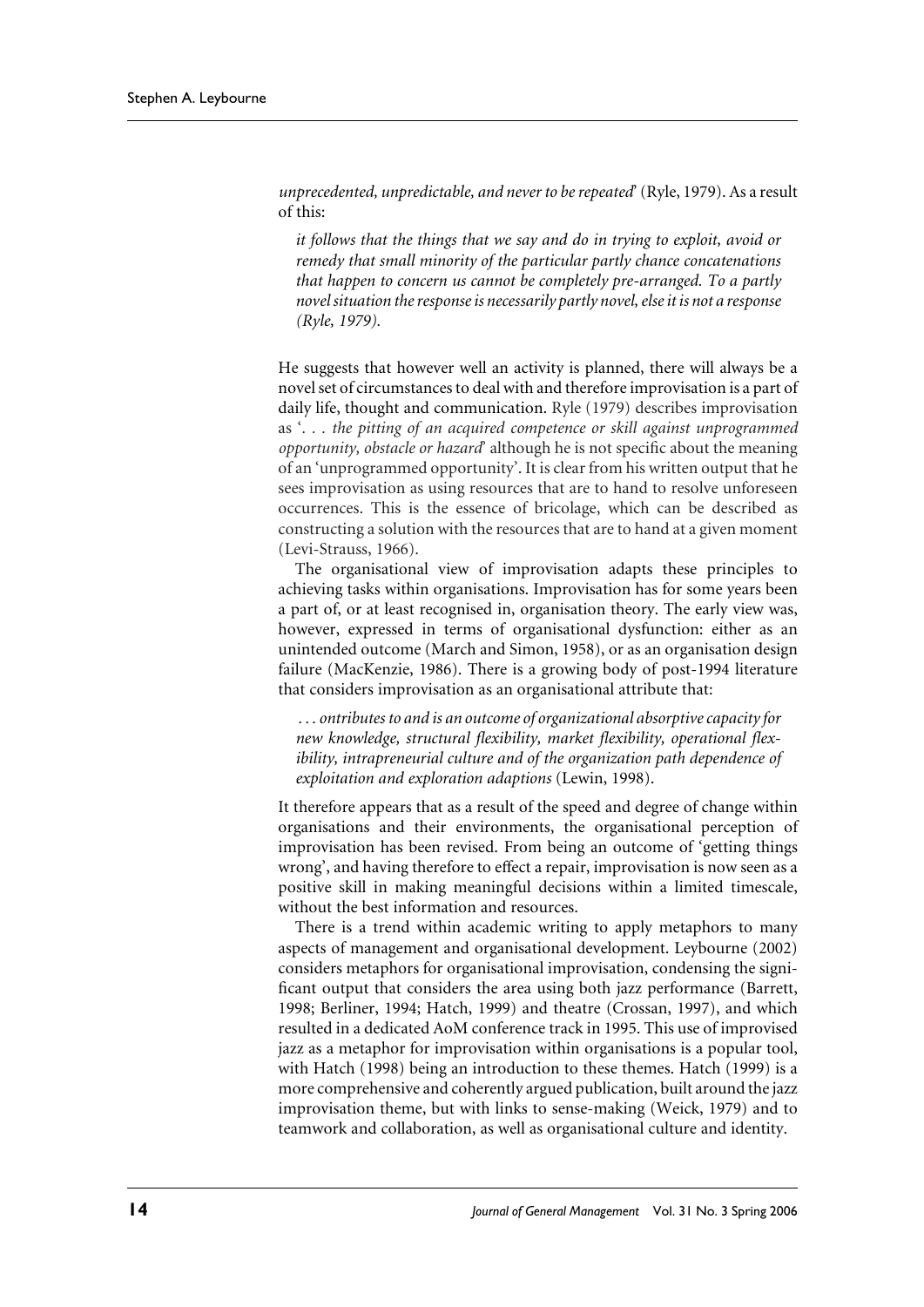Hatch also considers the temporal aspect of improvisation, providing a link with the work of Moorman and Miner (1998a; 1998b). Crossan suggests that many companies have created an over-reliance on the planning process, which because of its long time horizons cannot be described as a creative and spontaneous process. She states that lessons from improvisational theatre can assist in delivering '. . . faster, better, smarter' (Crossan, 1997) innovative solutions and faster cycle times.

Improvisation is also linked with aspects of time, particularly pressure to achieve to a demanding or compressed timetable. Moorman and Miner (1998a; 1998b) consider definitions and components of improvisation. Improvisation in this context is defined as: '... the degree to which composition and execution converge in time' (Moorman and Miner, 1998b). It follows from this that the more proximate the time between the design and implementation of an activity, the more improvised the activity.

This temporal link between the two activities is considered to be important in judging the degree of improvisational activity. They also suggest a continuum of degrees of improvisation, building on some of the ideas of Weick. Several topics related to improvisation are examined, suggesting that there are three correlates of improvisation; intuition, bricolage and creativity. Moorman and Miner (1998b) consider the link with learning and organisational memory, suggesting that improvisation produces new learning within organisations, which can then be lodged in the 'memory' of the organisation. Miner, et al. (2001) extend this set of three correlates or constructs, adding adaptation, compression (defined in terms of the timescale) and innovation, suggesting that the combination of these six 'constructs' can result in a specific type of learning.

Bricolage has already been mentioned as involving the use of resources that are to hand to resolve unforeseen occurrences. Lehner (2000) develops the use of bricolage within organisational improvisation, broadly supporting a positive relationship between implementation and bricolage, as: '... planning threatens flexibility whereas bricolage enhances flexibility of strategy implementation'. He also discusses environments that are subject to 'high dynamism', which may: '... render planning futile' (Lehner, 2000), thereby supporting a key assertion of this paper, that improvisation, i.e. the fusing of planning and execution, is widespread in fast moving commercial sectors. In any event, it is apparent that successful improvisation is the domain of adept bricoleurs.

e Cunha et al. (1999) provide a comprehensive review of the emerging 1990s improvisation literature. They formally define improvisation, alongside a review of its antecedents, influencing factors and outcomes. A literature review is included, dividing existing work on theory development in improvisation into first, second and third stage articles. First stage articles attempt to transpose the improvisational work carried out in jazz soloing and theatre to organisational contexts. Second stage articles move improvisation away from the arts and into organisations, developing definitions (usually from a grounded theory approach) and building the foundations to allow research of a more positivist leaning.

An emerging third stage is also identified, considering amongst other areas a temporal perspective of organisational improvisation. Chelariu, et al. (2002)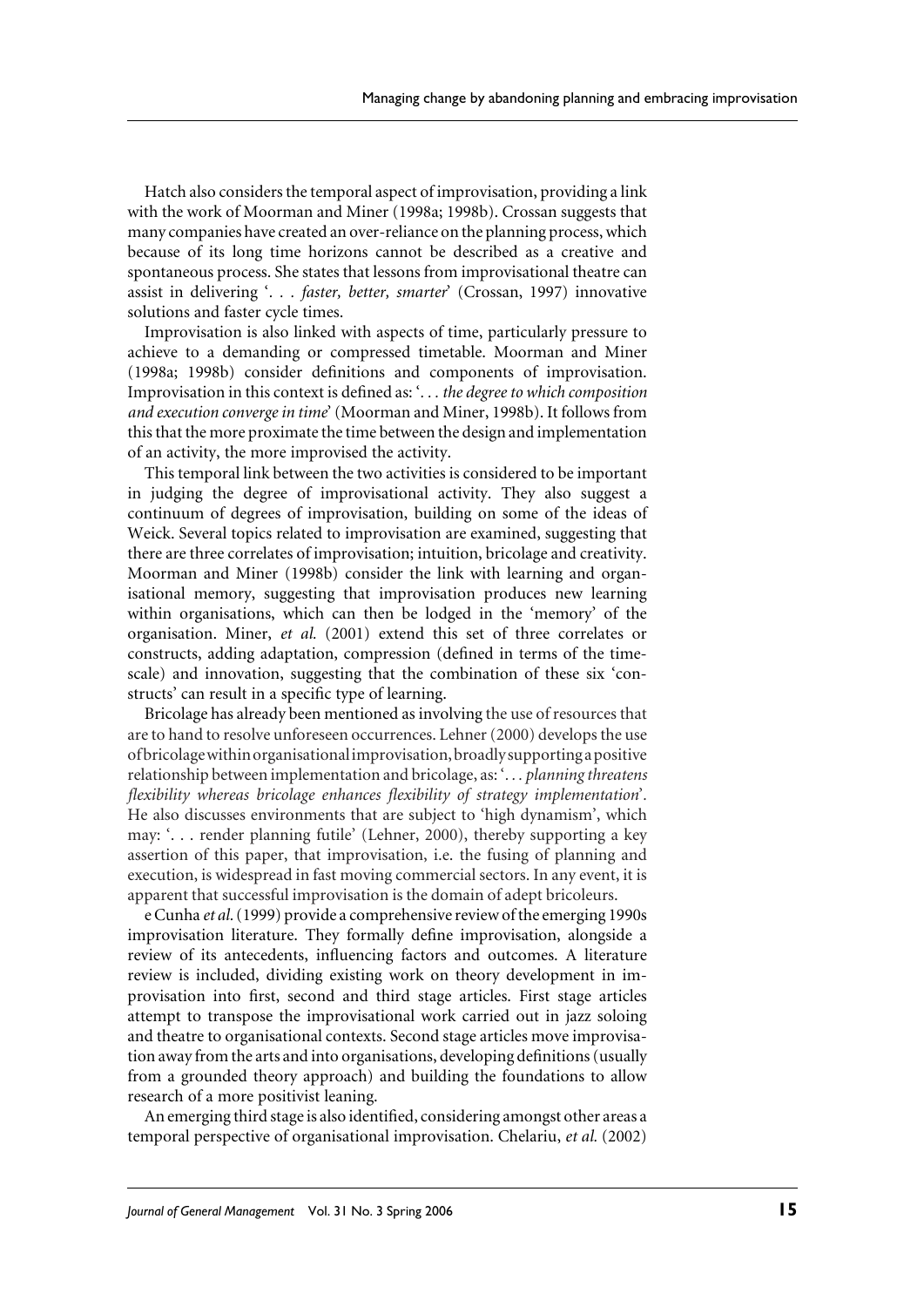expands on certain elements of this work, offering a comprehensive review of the way learning interacts with improvisation, and presenting a typology of improvisation. There are also links with the use of improvisation within projects. There is also the need for an underpinning structure as well as the need for skills and knowledge, which can be learned or rehearsed for improvisation to work within organisations. Moreover, improvisation often takes place within project management, especially towards the end of a project, when bricolage comes into play because budgets are exhausted and the completion date is near. There is however, little mention of projects in the improvisation literature and little mention of improvisational techniques in the project literature.

Projects are acknowledged tangentially in Chelariu, et al. (2002), but otherwise a different context is used (Brown and Eisenhardt, 1997), unrelated to the use of project management to implement change. Interest in improvisation is growing rapidly, although little work has been published relating to any of its aspects.

## A description of the study

This study was designed to address issues relating to the interface of implementation, projects and change, the importance of socio-behavioural, cultural and political issues within that interface, and the use of improvisation within strategic change. This paper is concerned specifically with findings relating to the way in which the management of project team members may need to change to accommodate the use of improvisational working practices. The interface between implementation, projects and change has often been considered in a narrow way (following positivist traditions) and it is useful to consider the inherent relationships by delving deeper into phenomena that can only be accessed using methods such as case studies (Yin, 1994).

This method is able to yield pertinent (Bryman, 1988) observational and narrative data that can produce new insights and explanations. Case studybased research offers: '... an inductive, qualitative approach to increase the chance of discovering the unanticipated' (Gersick, 1988), and is '... designed to generate new theory, not to test existing theory' (Gersick, 1988). An emphasis on 'discovering the unanticipated' allows the development of new explanations and theory from qualitative data, and case studies are often seen as the ideal vehicle for this (Frost and Stablein, 1992).

As researchers, we are not fully aware of the problems faced in considering the linkages that may exist between implementation, projects and change, as there is a dearth of theory that addresses the three areas together. There is even less literature addressing the use of improvisation within change and how it is managed. Such a statement does not suggest that managers improvising within project-managed implementation are not engaging with the problems of that implementation; only that these matters have rarely been considered or researched empirically using qualitative research methods.

The study that underpins this research and provides much of the primary data upon which the findings articulated in this paper have been based was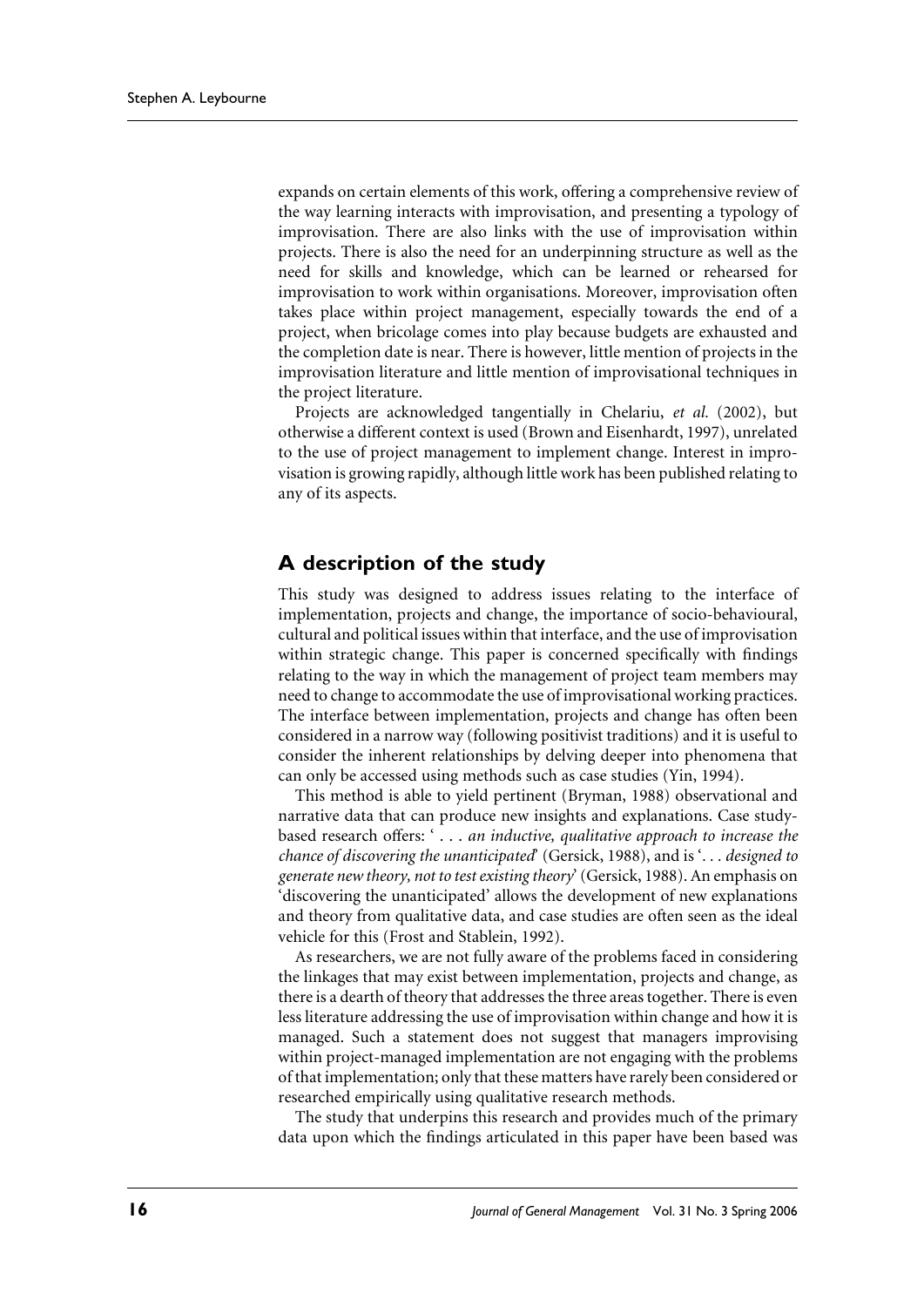located in a sub-sector of the UK financial services sector. Six retail lending institutions ranging from a major quoted bank (BigBank) through a building society (MutualCo) and an ex-building society (ExSociety), to larger (Finan $ceCo$  and  $DivestCo$  and smaller (NewCo) retail lending organisations were used. Building Societies are UK-based, mutually-owned organisations originally formed specifically to supply housing finance – rather like US savings and loan organisations.

This sample was chosen, taking into account the relative populations of organisations in each of the sub-sectors, the required number of cases needed to provide an opportunity to develop theory (Eisenhardt, 1989; Stake, 1994) and the need to include cases with differing characteristics, or polar types (Pettigrew, 1988). The data collection and analysis took place during 2000– 2001, involving many visits to the organisations and the collection of around 100 hours of interview data. Observational and secondary data was also incorporated into this broadly qualitative study.

Semi-structured interviews were carried out at the strategic, managerial and operational levels within the organisations, and across a wide cross-section of functions. This data was analysed and each of the six organisations written up as a case study. Cross-case analysis was then undertaken and a number of themes, trends and modes of operation were identified. The study focused on the processes, mechanisms and routines that the six organisations used to implement the outcomes from the strategic planning process. The prime focus of this paper is, however, the movement away from standardised and documented processes and mechanisms towards use of improvisational routines and mechanisms, and how the work carried out in this area is monitored, managed and controlled.

## **Findings**

#### Levels of improvisational activity

One key finding from the study was that only one of almost 100 interview respondents, all of whom were engaged at some level within the projectmanaged implementation of change, did not support the use of improvisation. It was also evident that the considerable level of improvisation unearthed and identified within the six case study organisations was not confined to the management of change projects, but had insinuated itself into many parts of the organisation. Specifically, one senior manager in the Management Development area of BigBank suggested that most of the work that happened in his organisation is done through informal structures, loose collaborations of people who have similar views or initiatives, stating:

I might assemble two or three people who I know have a particular specialism in an area  $\ldots$  you just get on the phone and make something happen informally, which fits with the idea of improvisation for me.

The head of IT within NewCo was equally enthusiastic, saying:

You have got to improvise all the time to find the solution. To improvise is to be innovative and you need to be innovative to succeed. It throws things open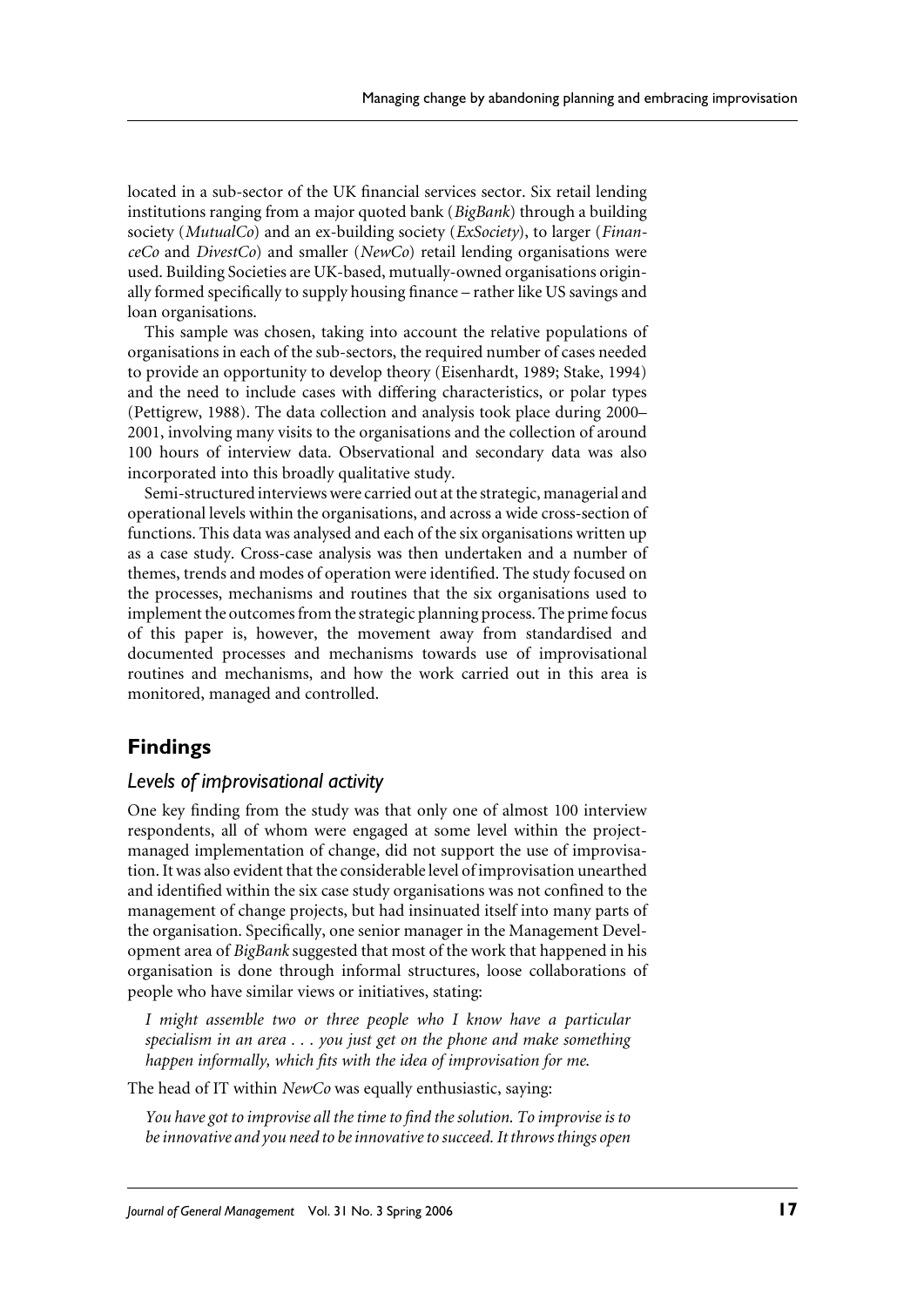for people to be more creative and sometimes when you do that, you get better ideas brought in . . .

Similar data from other the case study organisations closely mirrors and strongly supports improvisation as a means of achieving within organisations, notwithstanding the different levels of maturity and effectiveness of the outcomes.

This is interesting in itself, as the traditional process model that combines the overlapping areas of project management, implementation and change resembles Figure 1. The input will be the strategy from the strategic planning activity, and more specifically, the outputs from that plan that require implementing. Project management is the enabler and projects are designed to achieve the changes required within the strategy. Learning from the sequence of events represented by Figure 1 informs future activity. However, that process model does not take account of accidents, or emergent or unintended consequences. FinanceCo and DivestCo most closely follow this process, whilst ExSociety and NewCo have relaxed their internal controls over it significantly, allowing controlled improvisation to flourish.

A key question for organisations is how closely the outcomes of this process resemble the preconceived notions of the strategic managers and whether they result in a satisfactory outcome. A number of respondents from the qualitative interviews undertaken for this study still think of project management as a tool rather than a process (notably *FinanceCo* and *DivestCo*). This perception can manifest itself in a concentration on planned activity, rather than on the social and behavioural issues that affect change. If, however, organisations are socially constructed entities, then planning is deemed to be increasingly unreliable as a means of managing complex issues in turbulent environments (Stacey, 1996); improvisational working practices are increasingly used to allow employees to try and resolve such difficulties.



Using projects to manage change

Figure 1: A process model of the project-managed implementation of change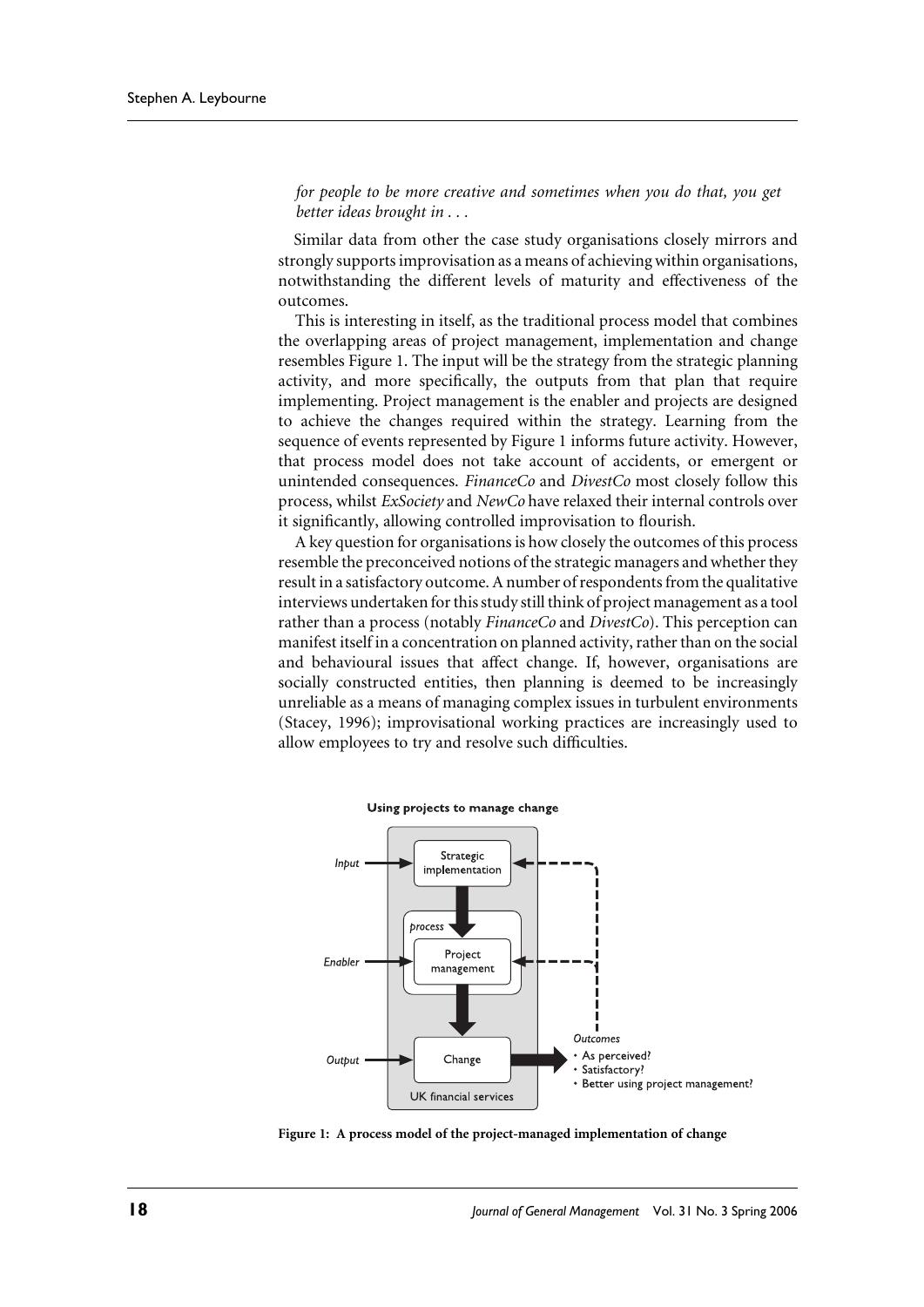It is clear that the process suggested in Figure 1 does not specifically embrace improvisational working practices, notwithstanding evidence from this study that they are widely utilised. Indeed, respondents from all the case study organisations suggested that improvisation was a vital part of the change implementation and that such practices were essential to the successful management of change initiatives. Improvisational activity is increasing as organisations become more comfortable with the concept, although there is considerable variation in the evolution and effectiveness of improvisational work both across and within the cases.

## Structural and cultural support for improvisation

Naturally, the fact that so much work takes place that falls outside the planned routines and the documented processes laid down by the organisation means that the management of improvising employees needs to be addressed. Tensions arise between the need to control employees and the need to allow those same employees the freedom to explore new ways of performing their tasks. It is also critical for the success of such styles of management to eradicate any opportunity for blame to attach to an employee who may not be a successful improviser. An improvisational work practice that proves to be ineffectual or unsuccessful must be able to be treated as a learning experience rather than a mistake for which blame is apportioned. This is a key cultural consideration.

There are a number of areas that have to be addressed. Some of these areas are structural, in that they are organisationally based, culturally embedded and difficult to change. Others are related to process (and therefore more flexible), but still involve complex and organisation-specific behaviours to be amended and managed. The structural areas include the way in which employees work and interact within the organisation. Specifically, it appears that a consensus-based strategy that is stable and understood by employees assists creativity and improvisation; this can be underpinned by team working and flexible senior managers, who give workers the freedom to innovate and improvise.

Secondly, the culture of the organisation is critical. A homogeneous culture, with little or no negative political activity is desirable. In this study, *FinanceCo* and DivestCo were struggling with this aspect of their culture, while BigBank was operating under a significantly fragmented cultural model. Employees need to be motivated and there is evidence that the removal of formality from the cultural symbols and rituals of the organisation is beneficial. An example of this would be a casual dress code, and the minimisation of indicators of status such as executive facilities and reserved parking. The evidence from this study indicates that such removal of formality certainly has a positive effect in ExSociety and NewCo.

Thirdly, it appears that communication is critical to the successful management of change processes and also to the management of employees who are encouraged to improvise to achieve tasks and activities that support or trigger change. In particular, change needs to be well signalled, with employee input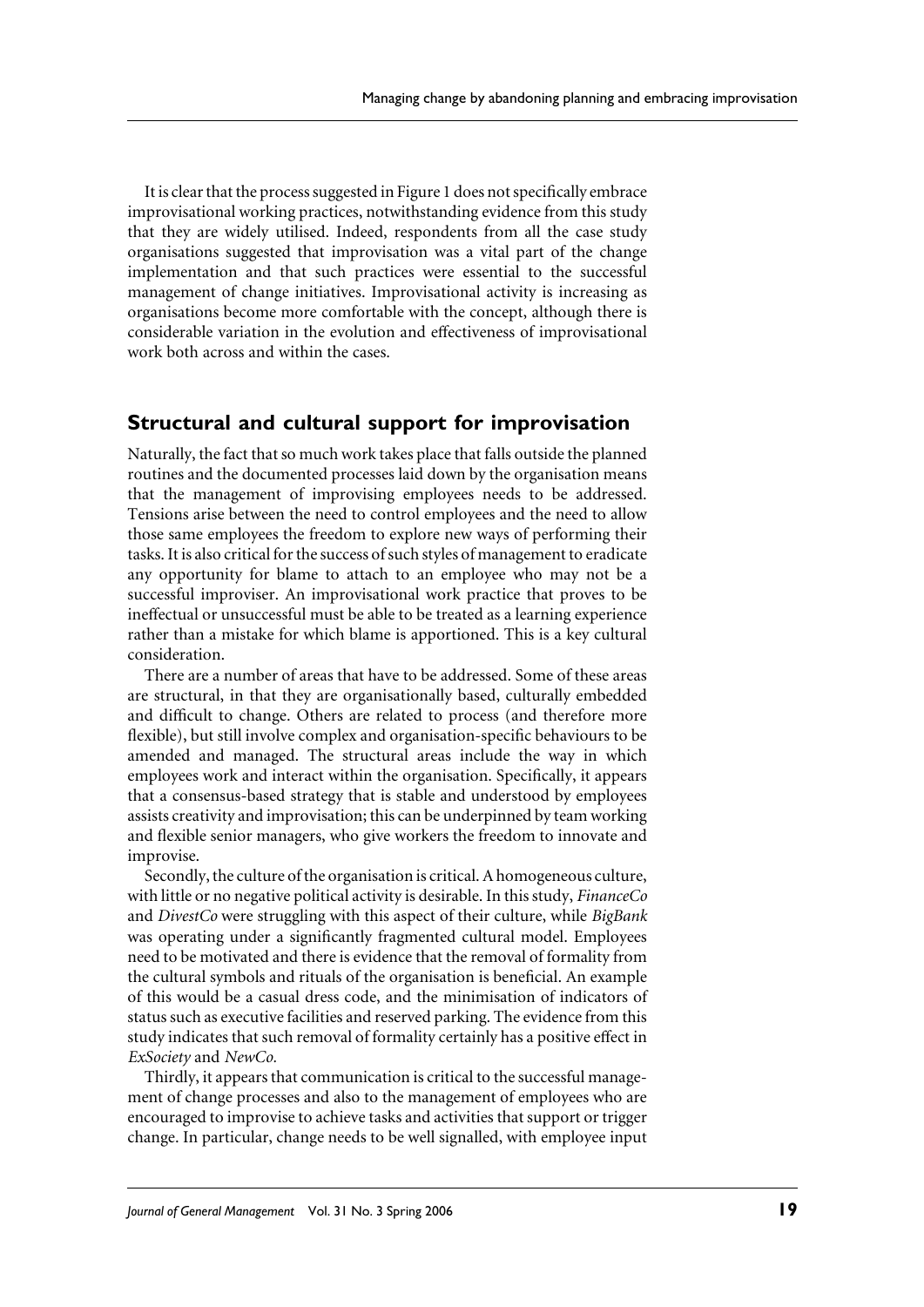encouraged and valued. The organisations in this study that managed change successfully (again, notably ExSociety and NewCo) devoted considerable effort to communication and had a significant informal network of communication forums that shared information and learning. The process-related areas that appeared to be vital to managing change overlap to some extent with the structural areas. They are, however, less embedded into the culture and structure of the organisation and are therefore arguably easier to amend.

Firstly, training was a key element in successful improvisation and change. Plentiful and focused training assists employees, builds confidence and improves skills. All six case study organisations train their employees, but both FinanceCo and DivestCo have problems in this area. There is also evidence that employees who are more confident and more highly skilled improvise more effectively, and build a repertoire of routines, practices and mechanisms that are recognised as known remedies for many of the problems that arise during the project-managed implementation of change.

Much of this repertoire is built up as a result of the capture of successful improvisational activity, some of which may be acquired implicitly and stored as tacit knowledge. The second area aligns closely with this phenomenon. Specifically, it is important to learn from such activity and to benchmark performance under the new way of working with previous similar activity. Genuine attempts should be made to disseminate this learning and assimilate it into new routines and procedures, developing what BigBank describe as 'emerging best practice' as a result.

Within this study, the six case study organisations achieved these aims and ideals to different degrees, involving differing organisational stances. These stances tended to by influenced by the homogeneity of the organisational culture, and also by the levels of trust placed in employees, and their motivation to achieve within their orbit of responsibility. Plotting the six case study organisations on a matrix that uses these two factors as the axes distributes the organisations into three groups of two.

Organisations with a low homogeneity of organisational culture and a low employee trust and motivation quotient are keen to improvise to claw back time slippage in tasks, but are not sufficiently confident of management support for improvisational activity. Much organisational improvisation within these companies is therefore surreptitious. FinanceCo and DivestCo fall into this category. Management support for improvisation is minimal, although there is considerable evidence that it is taking place. These companies have been labelled 'surreptitious strivers'.

Organisations with a low homogeneity of organisational culture and a high employee trust and motivation appear to have token management support for experimentation and improvisation, but are not fully supportive of employees who fail to improvise effectively. Blame is often attached to failure, and this makes employees cautious in exposing their improvisation to management scrutiny. An element of surreptitiousness therefore also appears within this group of organisations, which comprises BigBank and MutualCo. These companies have been labelled 'cautious experimenters'.

The third pair of organisations possess a high homogeneity of organisational culture and a high employee trust and motivation quotient. Employ-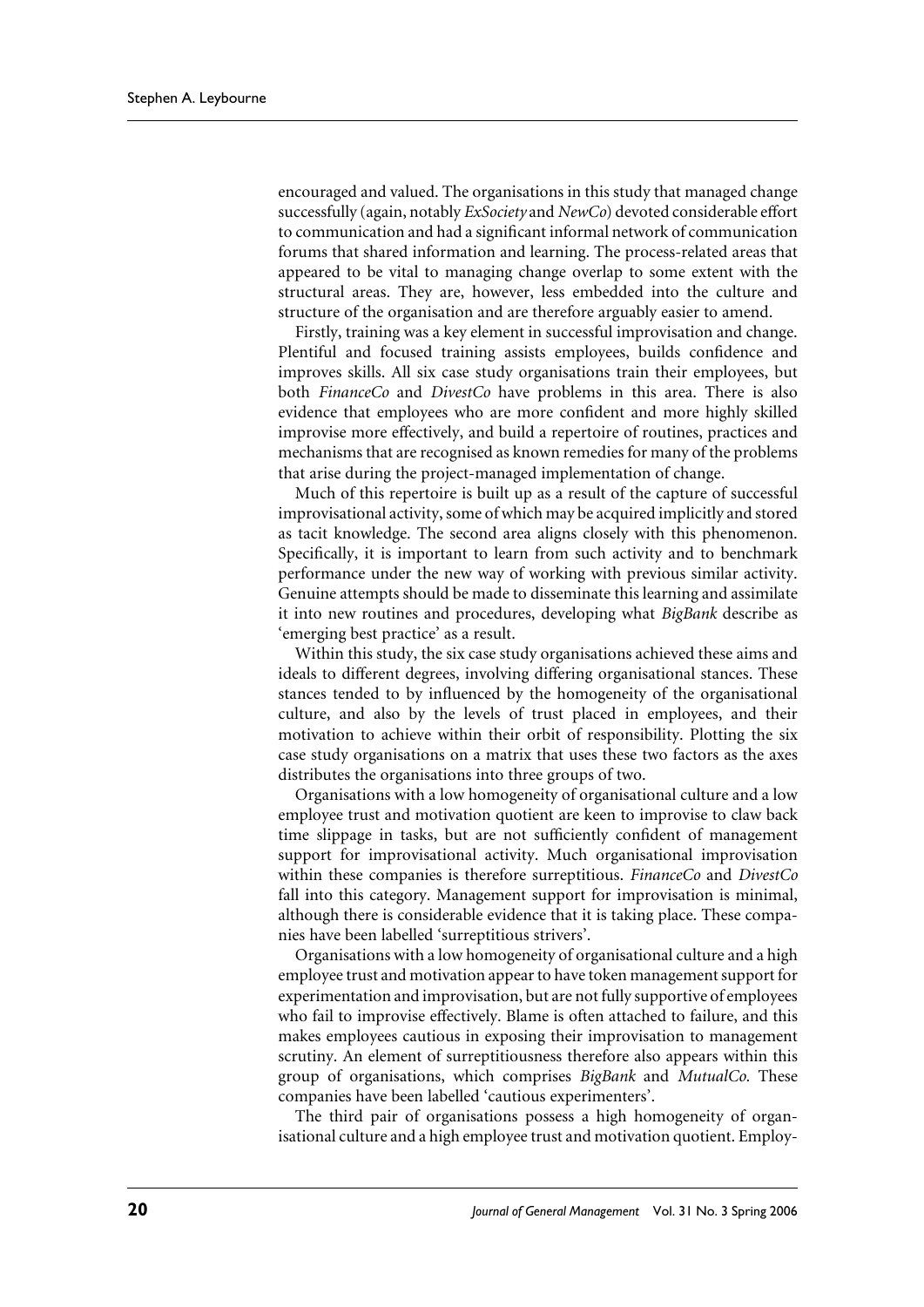

Improvisation within the six case study organisation

Figure 2: Matrix of the six case study organisations

ees are supported and effective in their improvisational activity with a culture that allows learning from mistakes and the capture of effective improvisational activity. This group, which comprises *ExSociety* and *NewCo*, has been labelled 'confident innovators'. They manage change effectively using innovative processes, many of which are generated by the use of improvisation, and they have the mechanisms to capture and disseminate such successful innovation to other areas of the organisation. The matrix that depicts these groupings is displayed as Figure 2.

## The value of improvisation

A major finding of this study is a consideration of the use of improvisation within the project management of change. Although there is no doubt that practitioners have always improvised to some extent during the execution phase of projects, the scope and extent of the improvisational activity within the case study organisations was a revelation. This mode of achieving tasks and milestones within projects is antithetical to the recognised view of project management, where rigorous planning is an embedded requirement of the project life cycle. It is, however, manifestly clear that improvisational activity is widespread within project-managed change in the case organisations. The reasons for this are varied, but have common origins.

Firstly, all the organisations are attempting to manage change on many fronts, with insufficient human, physical, or financial resources. Secondly, the time pressures on change managers to deliver solutions to business problems, or to improve processes mean that project managers attempt to reduce delivery times by moving away from the original plan. This is particularly evident in BigBank and MutualCo. Thirdly, because of the speed with which new products have to be developed to keep abreast of competitors, project deliverables change in scope and nature during the project life cycle.

Traditional project methodologies call for re-planning within a set of change control procedures, but temporal pressures do not allow for this to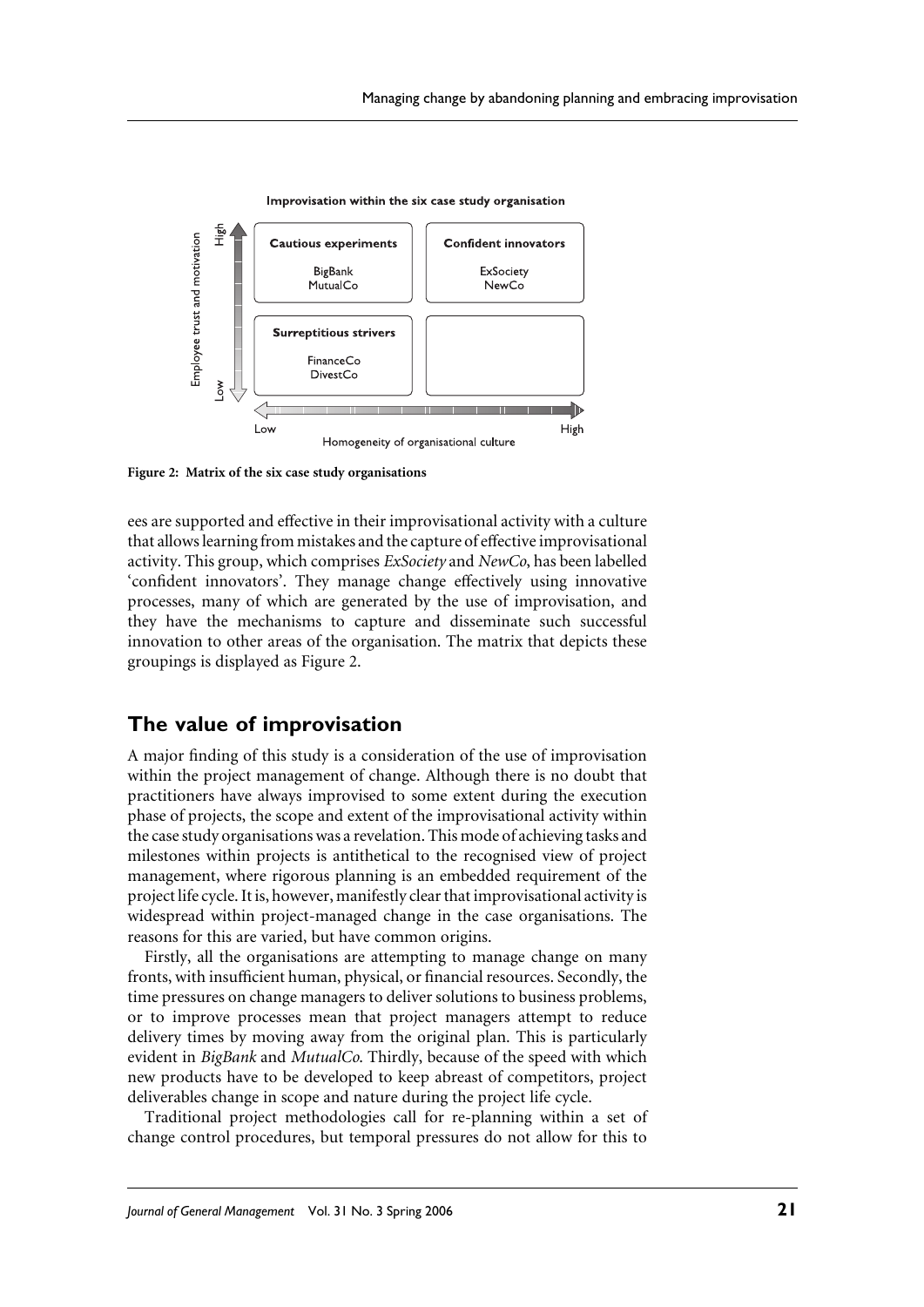happen. Therefore, improvisation ensues in an attempt to deliver to the new organisational and strategic requirements. During this study, *ExSociety* were using this mode to deliver web-based access to products and testing the new access pages in a 'live' environment, updating the pages daily as problems were resolved.

There are perceived benefits to improvisational working practices, provided that they are recognised and supported by the whole organisation. Firstly, they have the potential to generate what BigBank describe as 'emerging best practice'. This can be captured and shared across the organisation. Regretfully, of the six organisations in this study, only NewCo and to a lesser extent, ExSociety had the mechanisms and routines to achieve this. It is also apparent that *NewCo* could only do this informally, although routines were being developed to formalise the capture and dissemination process.

Secondly, talented project managers can circumvent the formality of rigid project methodologies to deliver change quickly and with the maximum of flexibility and innovation. However, the risks of this approach are obvious in a sector such as financial services, which is so risk-averse and bounded by regulation and legislation. Surprisingly, audit and compliance departments within the chosen organisations voiced strong support for improvisation in most cases (especially in *FinanceCo*, notwithstanding their cultural and structural difficulties with improvisational working practices).

Perhaps this support for improvisational work within projects is a tacit acceptance of its importance in achieving change, providing risk management routines are comprehensive and rigorous. However, this acceptance of improvisation is poorly communicated in many instances and much improvisational activity is surreptitious, resulting in differing perceptions of this activity across managerial levels. Certainly, the tension between improvisation and rigid project methodologies is causing challenges to organisations, only some of which are being resolved in a creative manner.

It has been evident during this study that one trend enthusiastically adopted by all the case study organisations is the need to develop a flexible workforce. The organisations all felt that they were offering training that resulted in a multi-skilled and committed employee base. This was not necessarily the view of employees - and at the wider level of questionnaire responses to questions about levels and effectiveness of training, there was a degree of ambivalence about the quantity and outcomes of training (again, *FinanceCo* had particular difficulties in this area).

Additionally, there is an assumption that flexible, multi-skilled workforces will then be empowered to discover new, more effective ways of dealing with organisational problems. It should also be possible for employees to join forces in ways that extend their individual capabilities whilst creating and developing new joint capabilities - in other words, the essence of team working. Within the study however, the only organisations that are progressing meaningfully towards this ideal are ExSociety and NewCo. Indeed, BigBank appears to be withdrawing the opportunity to use innovation and creativity within many of its operational areas, particularly those involving customer contact.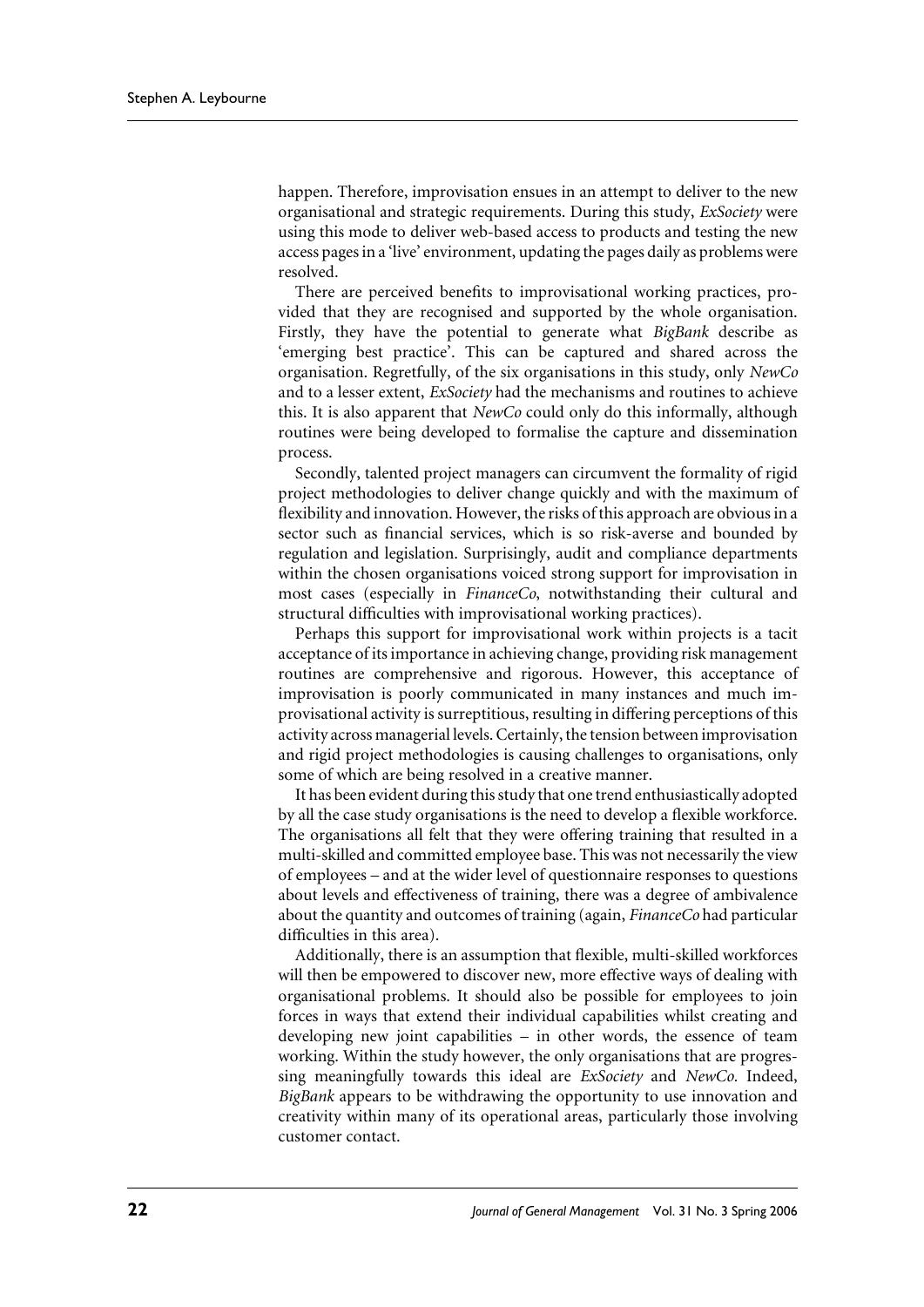Flexibility within processes and procedures is another core issue. Certainly, the two organisations within this study that allow employees space, freedom and opportunity to influence their own working practices, namely *ExSociety* and NewCo, appear to have better motivated and happier workforces. They are also very customer oriented, with no legacy of strategies based primarily on operational efficiency. Indeed, the structure of both ExSociety and NewCo has been specifically designed around customer service. There appears to be an understanding in these two more progressive organisations that staff, not physical assets are the key to sustainable competitive advantage in a sector where the pace of change is increasing.

An element of tension between organisation and disorganisation, possibly based on capturing and re-applying learning from successful improvisational activity, is proving successful, especially within ExSociety. However, there are serious challenges involved in ensuring that this type of activity (which often depends on allowing employees to improvise within a framework with boundaries that are implied rather than specific), is effectively managed. Trust is vital and within more traditional organisations, there may be a cultural chasm to cross to achieve this.

# Modifications to Fayol's classical view

Although the full study that underpins this paper set out to investigate the interactions between implementation, project management and change, perhaps it is now time to revisit the process of management and assess the implications of the research findings. At the start of this paper, Fayol's (1949) management duties were identified and some consideration was given to how those duties were re-focused by Brech (1975). Table 1 summarises how the emphasis of these elements of management have been redefined in the light of the changing nature of work, and specifically in the light of the rise of improvisational working practices.

It is evident from this table that there have been a number of interesting changes in the responsibilities of managers, almost all of which involve a move from task-based responsibilities to more behaviourally-based responsibilities. Planning is still a key management function, although it tends to be directed more to the management of change and planning for likely future scenarios. Fayol's (1949) organising role has been diluted by the rise of autonomous teams, but there is still a responsibility on the part of the manager to ensure the performance of employees and also to assess or benchmark that performance in many organisations.

Command has reduced, but co-ordination is still important, especially in project-oriented organisations and roles. Control by managers is diluted by the need to create temporal space for improvisational activity, but the boundaries of the framework within which such activity takes place still have to be policed. Motivation is the new key area for many managers, together with commitment, and the building of trust. These developments have resulted in the need for managers within organisations to amend the priorities and imperatives that they apply to their role. This is particularly so in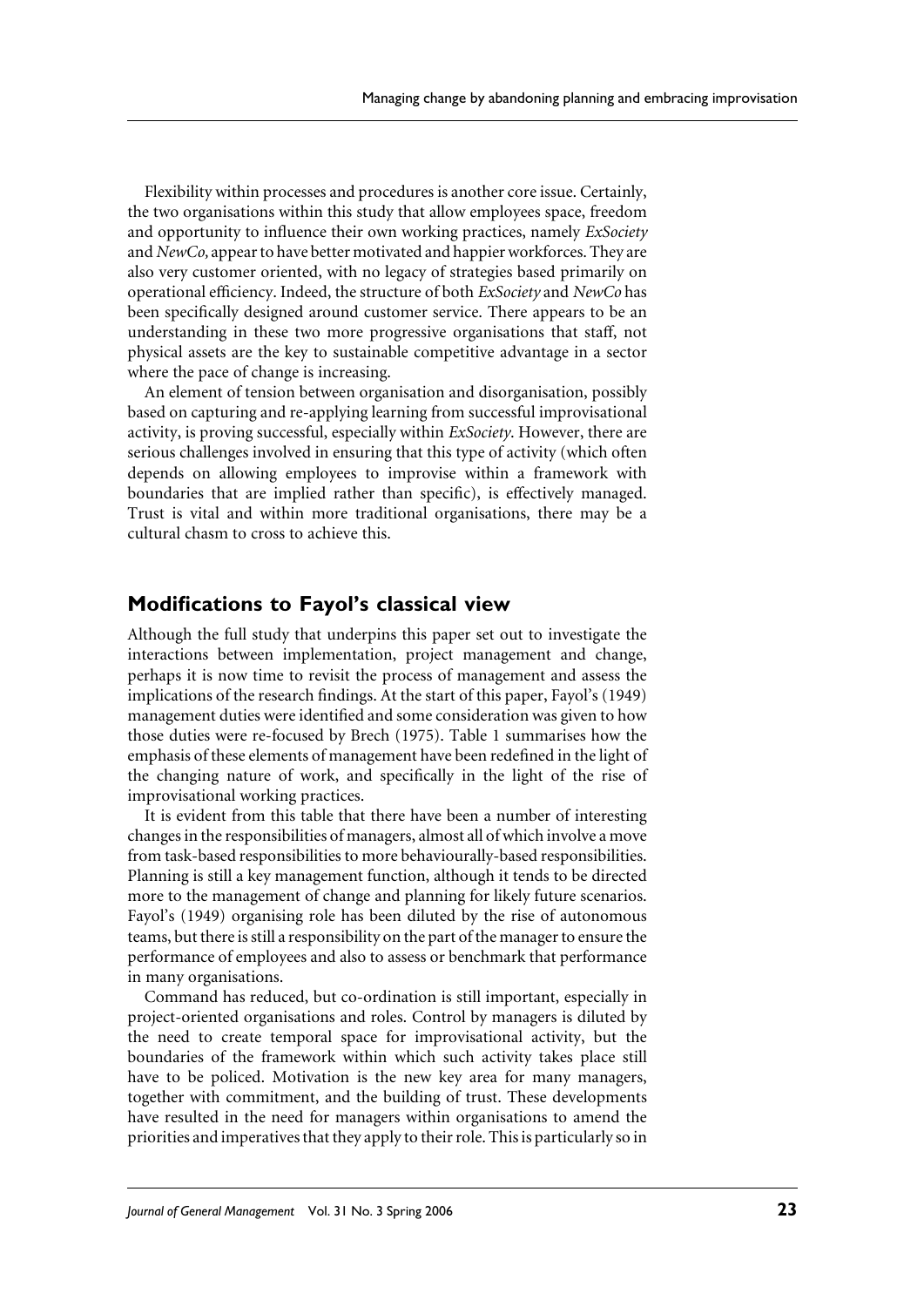| Elements of management: changes in focus and practice |                                                                                                                                                                                                                                                                                                                      |                |                                                                                                                                                                                                                                                                   |                                                          |  |  |
|-------------------------------------------------------|----------------------------------------------------------------------------------------------------------------------------------------------------------------------------------------------------------------------------------------------------------------------------------------------------------------------|----------------|-------------------------------------------------------------------------------------------------------------------------------------------------------------------------------------------------------------------------------------------------------------------|----------------------------------------------------------|--|--|
| Fayol (1949)                                          |                                                                                                                                                                                                                                                                                                                      | Brech (1975):  |                                                                                                                                                                                                                                                                   | Today:                                                   |  |  |
| Planning:                                             | This element remains<br>fundamentally unchanged and<br>is still the province of the<br>senior and middle manager.                                                                                                                                                                                                    | Planning       | Managers are still responsible<br>for planning, but 'emergent'<br>strategies based on fast-<br>changing environmental<br>conditions are becoming more<br>common.                                                                                                  | Planning:<br>(but in more<br>turbulent<br>environments)  |  |  |
| Organisation:                                         | There has been a relatively<br>significant level of change, as<br>the rise in flexible working<br>practices and the growth of<br>autonomous team working<br>has moved much organisation<br>of work flows and work design<br>to those teams.                                                                          |                | With scarcity of resources<br>(human, financial and<br>physical), managers are now<br>employing bricolage in the<br>resourcing of work to a greater<br>extent.                                                                                                    | Organisation:<br>(of resources<br>based on<br>bricolage) |  |  |
| Command and<br>co-ordination:                         | The combination of command<br>and co-ordination is<br>becoming rarer, as decision<br>making embraces consensus to<br>a greater degree.                                                                                                                                                                               | Co-ordination: | In today's progressive<br>organisations managers still<br>co-ordinate work (and the<br>project manager is a classic<br>example of this), but much of<br>this activity has moved to the<br>level of the team.                                                      | Co-ordination:                                           |  |  |
| Control:                                              | Both management models<br>include control and this key<br>element of management was<br>traditionally a large part of the<br>management role. The control<br>of work and employees is still a<br>management concern, but a<br>larger part of the role is now<br>control of the 'future state' of<br>the organisation. | Control:       | Concentration on employees<br>having the skills, expertise and<br>knowledge to meet the<br>challenges of future<br>organisational requirements<br>and challenges. Managers<br>today also have to 'control' the<br>boundaries of the<br>improvisational framework. | Control:                                                 |  |  |
|                                                       | Motivation has become a key<br>element of the management<br>role. This was not foreseen in<br>Fayol's model, which was<br>developed at a time when<br>organisations were built on the<br>bureaucratic model and<br>employees were not<br>encouraged to participate in<br>organisational decisions.                   | Motivation:    | Commitment and trust<br>becoming more important as<br>employees draw on tacit skills/<br>knowledge, intuition and<br>creativity to resolve<br>organisational difficulties<br>using improvisation.                                                                 | Motivation,<br>commitment,<br>and trust:                 |  |  |

Table 1: Elements of management - changes in focus and practice

organisations and sectors where change is continuous. Many managers have moved from a role of managing tasks and processes, to a situation where management of the behavioural and cultural context that influences employee motivation and application is more important.

For these managers, the creation of a supportive culture through the influence of sympathetic organisational activities is a medium to long term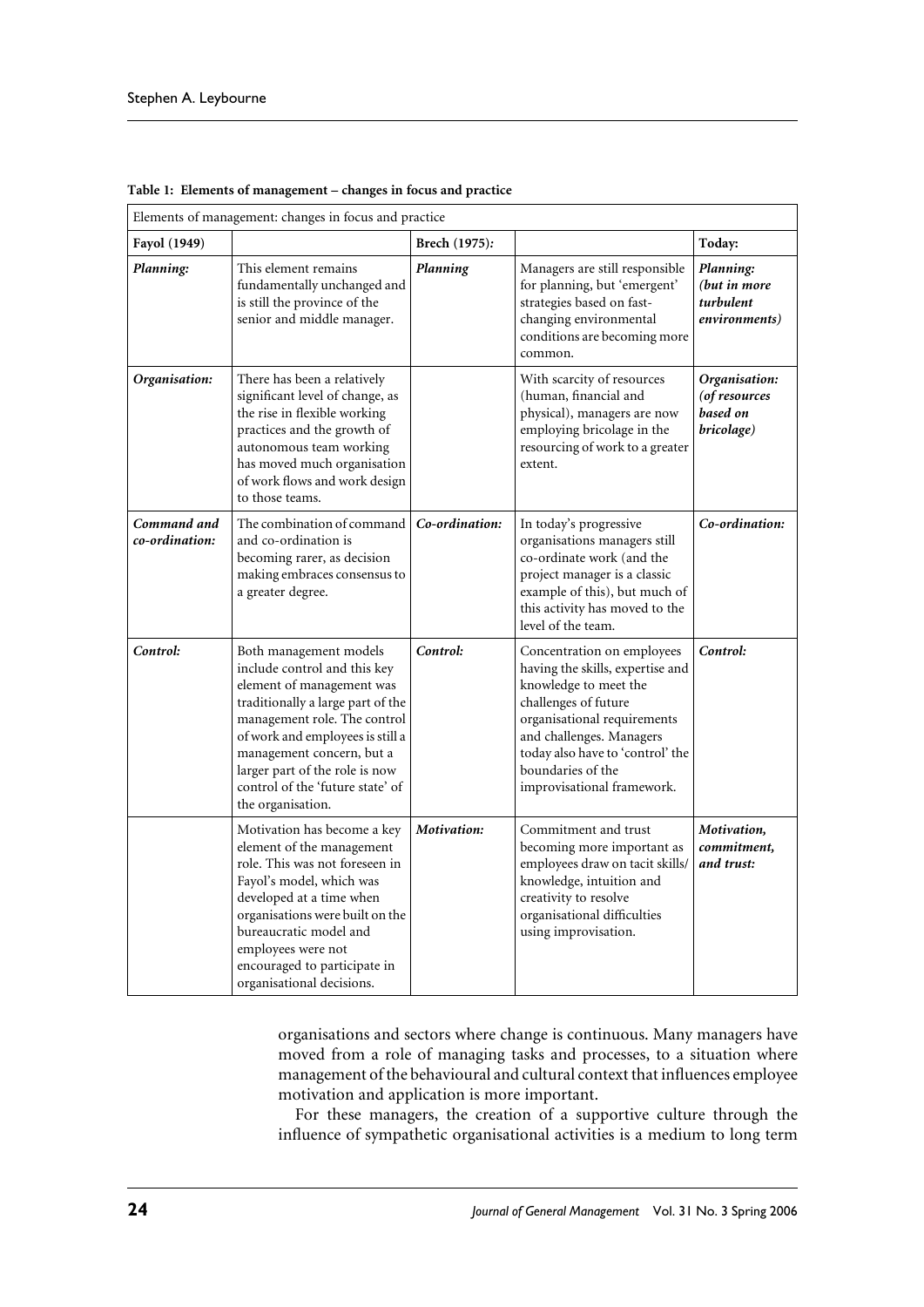goal. This requires managers to empathise with and inspire employees, requiring the utilisation of skills that are not easily taught, as well as the relaxation of controls that have been deeply embedded within organisations.

# Some thoughts on social and political resistance to change

There are other problematic areas to deal with. At least two of the case study organisations within this study have been hidebound by obstructive political activity. Weick (2001) suggests that: '. . . organizational design is social rather than individual . . . it is built of social entities'. This comment (and Morgan, 1997) reminds us that the reality of organisations is socially constructed and negotiated. The influences of both inter and intra-organisational politics at many levels within the project-managed implementation of strategic change has been seen in the study to influence outcomes, both positively and negatively. It could therefore be argued that such political activity is 'just the way life is' and the important aspect is how good people are at it.

Change is, however, rarely dependent on the actions of lone individuals, although it is recognised that some individuals may have more influential roles than others. It tends to be shaped by actions and interactions amongst many different people, who may choose whether or not to be involved in political activity. Such activity can be positive or negative and can be invoked to frustrate change or to promote and progress it. Evidence from this study suggests that politics is often cited by victims of effective negative political activity as the reason they do not progress within an organisation. Conversely, adroit and accomplished instigators and participants in political manoeuvrings are often successful within organisations. This in no way endorses such activity as a force for change within organisations, although it can appear to have that effect.

Rather, it can manifest itself in the obstruction of change, and this is particularly so within *FinanceCo*, and to a lesser extent, *BigBank*. The breaking down of such resistance is often a matter of communication, which is accepted as a key element in change initiatives (Belout and Gauvreau, 2004). Specifically, if employers know how an initiative will affect them and they see a benefit in the new model, then the tendency to resist is diminished.

This study has also uncovered an appreciation of the possibilities that the knowledge economy offers to organisations that can successfully exploit its opportunities, and there is a growing acknowledgement of intellectual assets as a key competitive resource. Knowledge working is recognised as an influential area for attention within evolving and progressive organisations. New knowledge comes about through exchanging and combining existing insights in novel ways. Trading and combining knowledge depends on people being able to work together, to understand each other and to trust each other. Taken together, these relationships can be viewed as social capital, which underpins knowledge creation and thereby, value creation. Managers have to manage this process and organisations can assist in providing the culture for it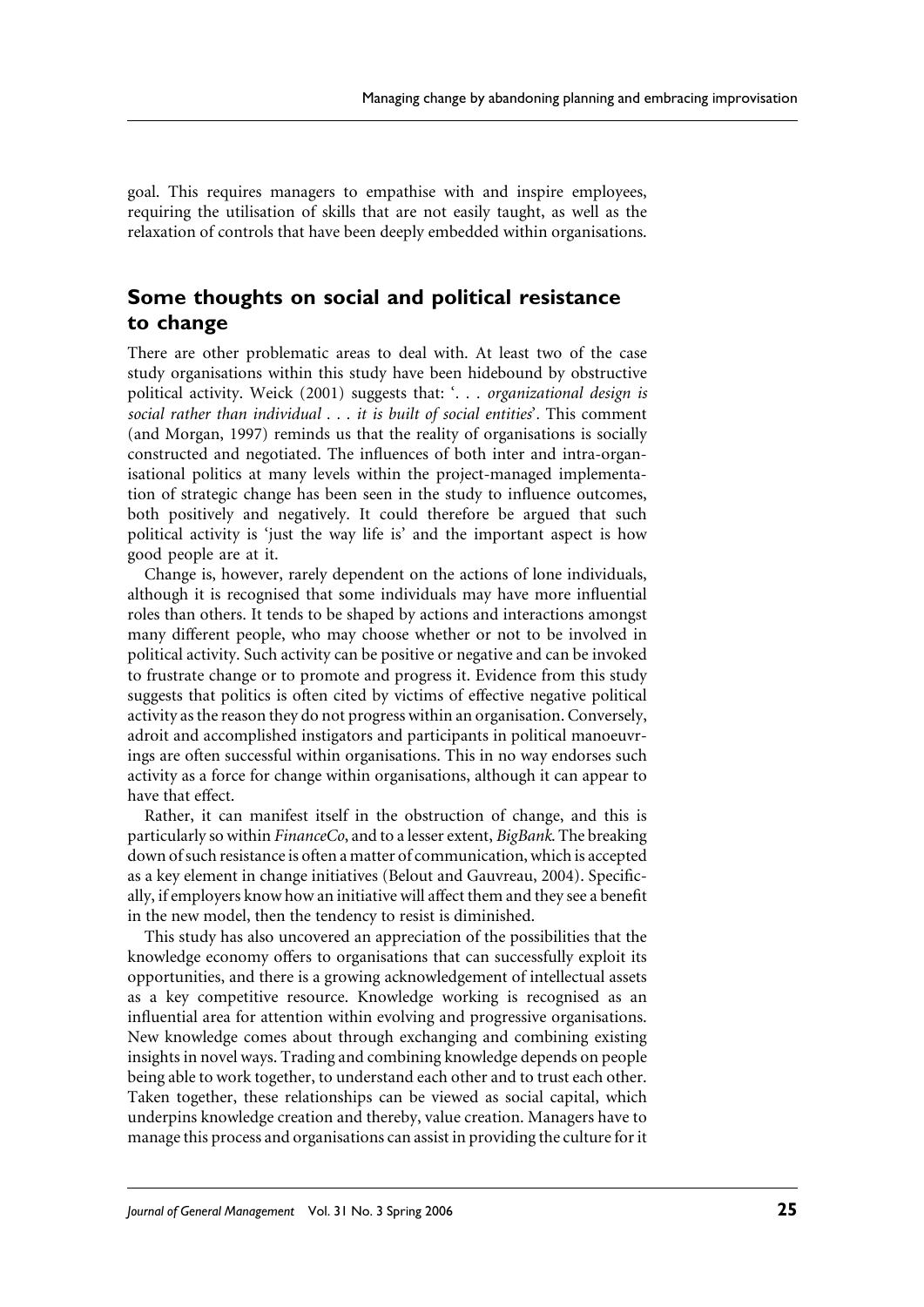to happen. *ExSociety*, and to a lesser extent *NewCo*, appear to be achieving this demanding set of challenges better than the other case study organisations.

There is, however, a fundamental problem. The tacit knowledge that employees acquire through experience is a form of power. Foucault considered power and knowledge to be inextricably linked (Foucault, 1977). The possession of knowledge confers power on the possessor, and the sharing of that knowledge, which is the essence of the learning organisation, reduces the power of that employee. Influencing the cultural norms of the organisation to remove the barriers to knowledge sharing is a daunting task, particularly in large organisations with deeply embedded cultural language, values, symbols and myths.

## **Conclusions and lessons for the practitioner**

At this point it may be useful to use the results of the study to offer an ideal profile of the characteristics of a potentially strong organisation in terms of the implementation of project-managed change. This organisation will have well defined and powerful mechanisms and processes to create, align, guide, monitor and cancel change-related projects, together with effective routines to review project performance and apply the knowledge gained to the improvement of future projects. Project standards and procedures that form a framework for change and controlled improvisation will support these activities. Allied to this, there will be a homogeneous culture that pervades the organisation, in addition to mechanisms that support and develop managers, team members and employees through training, education, communication and support, so they can manage, execute and cope with change. There will be little negative political activity and minimal resistance to change.

There are, however, management challenges attached to all these organisational ambitions. From the data collected and analysed for this study, the organisations that come closest to this ideal are ExSociety and NewCo, notwithstanding the fact that NewCo is still developing adequate documented project management standards and procedures. It is also apparent that many organisations both inside (BigBank is a perfect example) and outside this study are being hamstrung in achieving these ideals by a focus on short term profitability, demanded by shareholders, parent organisations and ultimately by the expectations of financial commentators.

A general conclusion that emerges from this study is that it also appears that many organisations do not place enough emphasis on equipping employees to cope with change as a part of the implementation of that change. Perhaps this manifests itself in a need to support employees on their journey through organisational change, with progressive managers supporting this odyssey. Well managed change may need to acknowledge that people cope with changing business environments in different ways and at different rates. This is an area where further study could result in a better understanding, leading to significant gains for organisations. In this paper, a number of areas have been highlighted that transcend accepted practice about managing and implanting change within organisations. As a result of this, there are a number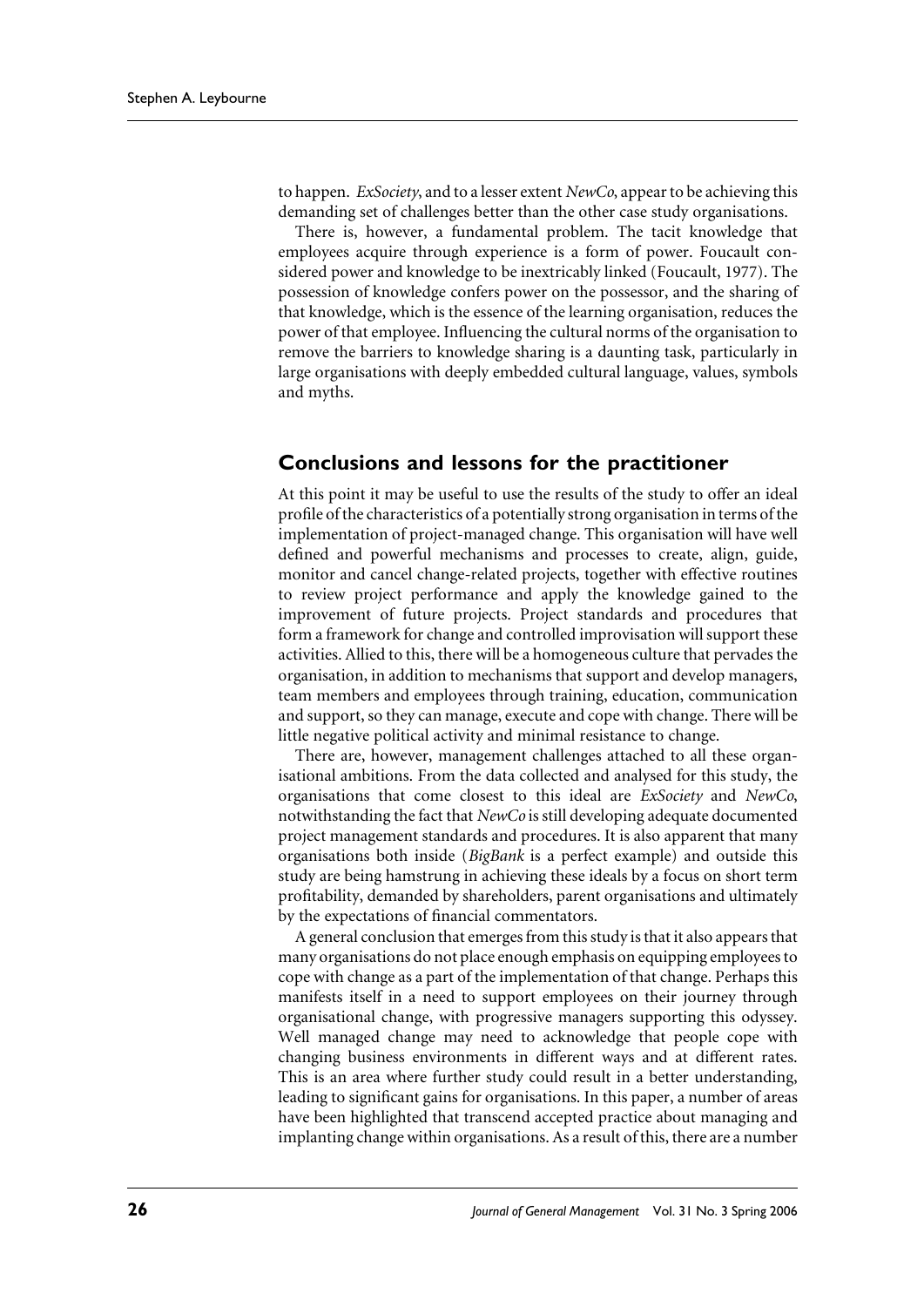|  |  |  | Table 2: Lessons for managers |
|--|--|--|-------------------------------|
|--|--|--|-------------------------------|

| <b>Lessons for managers</b>           |                                                                                                                                                                                                                                                                                                                              |  |  |
|---------------------------------------|------------------------------------------------------------------------------------------------------------------------------------------------------------------------------------------------------------------------------------------------------------------------------------------------------------------------------|--|--|
| Key messages:                         | Rationale:                                                                                                                                                                                                                                                                                                                   |  |  |
| <b>Relaxation of control:</b>         | Improvisation cannot flourish in an environment where employees are<br>hidebound by restrictive policies and procedures. Temporal space also needs to<br>be provided in order that employees can try new ways of achieving<br>organisational tasks and activities.                                                           |  |  |
| Tolerance of non-optimum solutions:   | Decision-making within the modern organisation is never going to be based on<br>choosing the optimum solution from an infinite number of alternatives.<br>Turbulent and fast-changing environments mean that 'satisficing' decisions,<br>that meet current needs, are more likely to emerge from improvisational<br>working. |  |  |
| Dismantling of political coalitions:  | Much resistance to change is the result of political factions stifling change for<br>their own ends. Open communication and the dilution or removal of political<br>agendas will assist in allowing good improvisational activity to emerge.                                                                                 |  |  |
| <b>Building commitment and trust:</b> | Managers have to build a culture of trust and commitment, in order that<br>employees feel comfortable trying new ways of achieving, and confident that<br>their efforts are appreciated (both intrinsically and extrinsically).                                                                                              |  |  |
| Learning from good improvisation:     | As successful improvisation occurs, resulting in the creation of 'emerging best<br>practice', formal and informal arrangements should exist to capture and codify<br>such routines, in order that they can be shared within the organisation.                                                                                |  |  |

of messages emerging from the research that managers may wish to draw on in order to apply some of the benefits of improvisational working practices within their own organisations. The key elements are encapsulated in summary form in Table 2.

Some of these elements may be problematic to implant in all organisations, as they rely to a great extent on the relaxation of control and the increasing commitment and trust of a flexible workforce. Employees can then act as bricoleurs and draw on tacit and explicit knowledge to solve organisational problems using intuition and creativity. This is problematic for organisations that are still dependent on bureaucratic structures to exert control (i.e. parts of the burgeoning Public Sector), but this study has shown that the outcomes can be beneficial.

#### **References**

- Barrett, F. J. (1998a), 'Creativity and Improvisation in Jazz and Organizations: Implications for Organizational Learning', Organization Science, Vol. 9, No. 5, pp. 605-622.
- Bastien, D. and Hostagier, T. (1988), 'Jazz as a process of Organizational Innovation', Journal of Communication Research, Vol. 15, pp. 582-602.
- Beckhard, R. and Harris, R. (1977), Organizational Transitions: Managing Complex Change (1st Ed.), Reading, MA: Addison Wesley.
- Beckhard, R. and Harris, R. (1987), Organizational Transitions: Managing Complex Change (2nd Ed.) Reading, MA: Addison Wesley.
- Belout, A. and Gauvreau, C. (2004), 'Factors influencing Project Success: The Impact of Human Resource Management', International Journal of Project Management, Vol. 22, No. 1, pp. 1– 11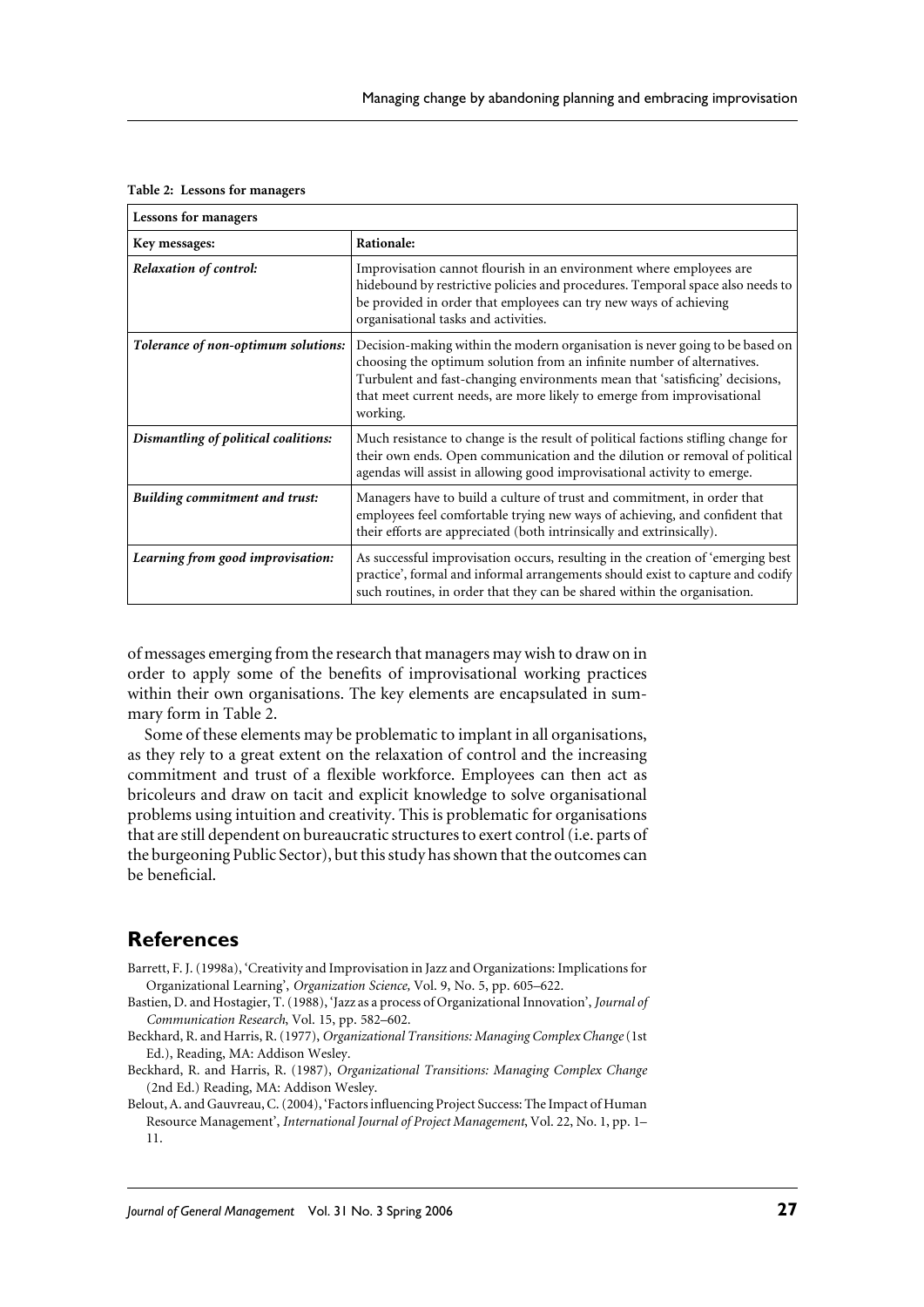- Berliner, P. F. (1994), Thinking in Jazz: The Infinite Art of Improvisation, Chicago, IL.: University of Chicago Press.
- Bourgeois, L. J. III and Brodwin, D. R. (1984), 'Strategic Implementation: Five Approaches to an Elusive Phenomenon', Strategic Management Journal, Vol. 5, No. 3, pp. 241-264.
- Brech, E. F. L. (ed.) (1975), Principles and Practice of Management, (3rd Ed.) London: Longman Group Ltd.
- Brown, S. L. and Eisenhardt, K. M. (1997), 'The Art of Continuous Change: Linking Complexity Theory and Time-paced Evolution in Relentlessly Shifting Organizations', Administrative Science Quarterly, Vol. 42, No. 1, pp. 1-34.
- Bryman, A. (1988), Quantity and Quality in Social Research, London: Unwin Hyman.
- Chelariu, C., Johnston W. J. and Young L. (2002), 'Learning to Improvise, Improvising to Learn: A process of responding to Complex Environments', Journal of Business Research, Vol. 55, No.1, pp. 141-147.
- Crossan, M. (1997), 'Improvise to Innovate', Ivey Business Quarterly, Autumn, pp. 36-42.
- Crossan, M. (1998,) Improvisation in Action Organization Science, Vol. 9, No. 5 pp. 593-599.
- Dunphy, D. C. and Stace, D. A. (1988), 'Transformational and Coercive Strategies for Planned Organizational Change: Beyond the OD Model', Organization Studies, Vol. 9, No. 3, pp. 339-355.
- e Cunha, M. P., da Cunha, J. V. and Kamoche, K. (1999), 'Organizational Improvisation: what, when, how and why?', International Journal of Management Reviews, Vol. 1, No. 3, pp. 299-341.
- Eisenhardt, K. M. (1989), 'Building Theories from Case Study Research', Academy of Management Review, Vol. 14, No. 4, pp. 532-550.
- Fayol, H. (1949), General and Industrial Management, London: Pitman.
- Foucault, M. (1977), Discipline and Punish: The Birth of the Prison, Harmondsworth: Penguin Books.
- Frost, P. and Stablein, R. (Eds.) (1992), Doing Exemplary Research, London: Sage Publications Ltd.
- Gersick, C. J. G. (1988), 'Time and Transition in Work Teams: Toward a New Model of Group Development', Academy of Management Journal, Vol. 31, No. 1, pp. 9-41.
- Grundy, T. (1998), 'How are Corporate Strategy and Human Resource Strategy Linked?', Journal of General Management, Vol. 23, No. 3, pp. 49-72.
- Hatch, M. J. (1998), 'Jazz as a Metaphor for Organizing in the 21st Century', Organization Science, Vol. 9, No. 5, pp. 556-557 and pp. 565-568.
- Hatch, M. J. (1999), 'Exploring the Empty Spaces of Organizing: How Improvisational Jazz Helps Redescribe Organizational Structure', Organization Studies, Vol. 20, No. 1, pp. 75-100.
- Huczynski, A. and Buchanan, D. (1991), Organizational Behaviour, Hemel Hempstead: Prentice-Hall.
- Lehner, J. M. (2000), 'Bricolage during Implementation of Strategies: Effects on Flexibility', Unpublished Paper presented to the Academy of Management Conference, Toronto, 4th-9th August.
- Lewin, A.Y. (1998), 'Introduction: Jazz Improvisation as a Metaphor for Organization Theory', Organization Science, Vol. 9, No. 5, p. 539.
- Lewin, K. (1947), 'Frontiers in Group Dynamics', Human Relations, Vol.1, No. 1, pp. 5-41.
- Leybourne, S. A. (2002), Project Management and the Implementation of Strategic Change within the UK Financial Services Sector, Cardiff Business School: Unpublished Doctoral Dissertation.
- MacKenzie, K. D. (1986), 'Virtual Positions and Power', Management Science, Vol. 32, pp. 622-642.
- March, J. G. and Simon, H. A. (1958), Organizations, New York: John Wiley and Sons.
- Moorman, C. and Miner, A. S. (1998a), 'The Convergence of Planning and Execution: Improvisation in New Product Development', Journal of Marketing, Vol. 62, No. 3, July, pp. 1-20.
- Moorman, C. and Miner, A. S. (1998b), 'Organizational Improvisation and Organizational Memory', Academy of Management Review, Vol. 23, No. 4, pp. 698-723.